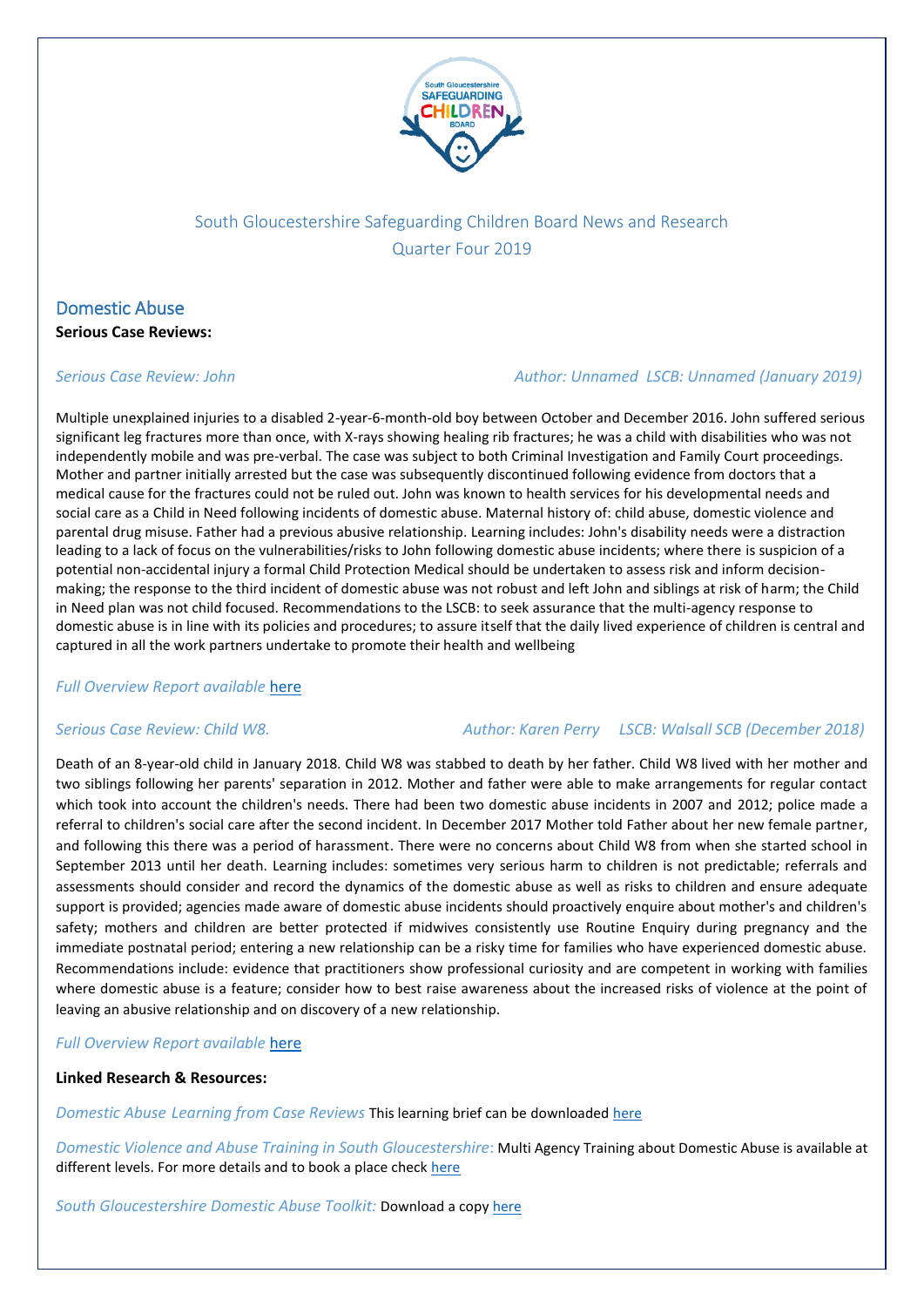## Mental Health/Substance Misuse

**Serious Case Reviews:**

#### *Serious case review: Baby A Author[: Jane](https://library.nspcc.org.uk/HeritageScripts/Hapi.dll/search2?SearchTerm=MALCOLM+WARD&Fields=A&Media=%23&Dispfmt=B&SearchPrecision=10&DataSetName=LIVEDATA) Carwardine/Melanie Hartley LSCB: St.Helens SCB (2018)*

Death of a 6-week-six-day-old girl found unresponsive on the couch next to her mother in November 2016. Baby A was born prematurely at 36-weeks' gestation. Mother sought help for her infant's feeding difficulties, vomiting and general unsettledness. At the time of her death, both parents had been drinking alcohol and were significantly intoxicated. Baby A's mother had a complex health and social history; substance misuse began when she was 12-years-old; her emotional and mental health challenges dated back to 2005 and in 2011 she was diagnosed with borderline personality disorder. Between 2009 and 2016 children's social care logged at least 13 contacts; a child protection referral was made by a consultant psychiatrist just before the birth of Baby A but the referral box was not ticked so was de-escalated to early help under midwifery and health visiting services. Learning: practitioners should be aware that pregnancy and post-delivery is a critical time for women to experience deterioration in their mental health; monitoring and assessing growth of new born, premature infants should be in line with expected practice standards; all relevant multi-agency professionals should be contacted for a core assessment; all agencies should contribute to effective information sharing. Recommendations: to ensure all early help guidance addresses the issues identified in this review; to seek assurance that 'Did Not Attend' policies contain clear guidance on the actions to be taken when adults with caring responsibilities fail to engage with services dealing with health issues that can adversely impact on parenting capacity.

#### *Full Overview Report available* [here](http://library.nspcc.org.uk/HeritageScripts/Hapi.dll/filetransfer/2018StHelensBabyAOverview.pdf?filename=AA58F75CEDE68892A73FB681FE246B8371684F102152F0AA780A14959D3BCE5767137B3B2A935011CBAEC3068664FF681AA6D2524E357BAB96C006752CCD756759AD77BD1E389823A55CFAAE74B2EE64F46C611AD1724BE1AC50776135EBAAAFFECACF7BE13661DB2FA43A884DC61DEE6006CD47D3BF2FE25DEB924DAF670CD21AFEF50DE0B28D08DC6E6A57EDB46039711D7F5D652A&DataSetName=LIVEDATA)

*Serious case review: Child BZ Author: Nicki Walker-Hall LSCB: Blackpool SCB (2018)*

Death of a 13-week-old baby in March 2017 as the result of acute traumatic brain injury due to abusive head trauma. Father had called emergency services as baby BZ was unresponsive and not breathing. BZ admitted to hospital and injuries found to be consistent with abusive head trauma. BZ died two days later. Father was arrested for BZ's murder and was found guilty in March 2018. Mother had longstanding mental health problems, learning difficulties and a diagnosis of schizoaffective disorder. Father had a history of domestic abuse in a previous relationship. BZ was subject of a Child Protection plan at birth for emotional harm. Sibling had been the subject of Child Protection plan for neglect and physical abuse. Mother was detained under the Mental Health Act and Father became the sole carer for BZ. Key areas of learning include: historical information and understanding its importance and relevance to on-going work should be recognised to safeguard unborn and new-born babies; the practice of waiting until mothers are 30 weeks pregnant before a multi-agency approach is adopted in cases that meet the threshold for child protection may leave unborn babies and new-born babies at unnecessary risk. Recommendations to the Local Safeguarding Children Board include: review the arrangement around parenting assessments to ensure they are robust; seek assurance from Children's Social Care (CSC) that all assessments are subject to oversight, challenge and scrutiny by managers within CSC; seek assurance from CSC and adult mental health services that analysis of the effects of parents' behaviours on their children forms part of assessments and is evident within CP plans.

### **Linked Research & Resources:**

*SCIE - At a Glace Review*: commissioned the University of York (Social Policy Research Unit) to carry out systematic reviews of research literature on parents with mental health problems (PMHPs). This is a summary of the findings, taking into account the quality of studies [Find Review Here](http://www.scie.org.uk/publications/guides/guide30/files/YorkReviewAAG.pdf?res=true)

*NSPCC Learning from Case Reviews:* [Summary of Risk Factors and Learning](https://www.nspcc.org.uk/preventing-abuse/child-protection-system/case-reviews/learning/parents-mental-health-problem/)

# Non Accidental Head Injury

**Serious Case Reviews:**

*Serious case review: Child V Author[: Jane](https://library.nspcc.org.uk/HeritageScripts/Hapi.dll/search2?SearchTerm=SIAN+GRIFFITHS&Fields=A&Media=%23&Dispfmt=B&SearchPrecision=10&DataSetName=LIVEDATA) Doherty LSCB[: Greenwich SCB](https://library.nspcc.org.uk/HeritageScripts/Hapi.dll/search2?SearchTerm=NORFOLK+SAFEGUARDING+CHILDREN+BOARD&Fields=P&Media=%23&Dispfmt=B&SearchPrecision=10&DataSetName=LIVEDATA) (2018)*

Death of a 3-month-old girl in November 2016 due to non-accidental head injury. Child V was in the care of her father whilst mother went shopping. Child V appeared lifeless and was taken to hospital. CT scans diagnosed a non-accidental head injury and rib fractures. Father was tried and acquitted of manslaughter and child cruelty. No charges were brought against the mother. Parents were known to children's social care, police and youth offending services and had a history of substance misuse and mental health problems. Mother failed to engage with health services on several occasions, particularly for antenatal care. Learning includes: lack of engagement with antenatal services poses a potential risk to the health and wellbeing of mothers and their babies; over-reliance on parental self-reporting can be susceptible to disguised compliance; professionals should be sufficiently curious about the father of the baby and extended family. Recommendations include: agencies to ensure that fathers are considered in assessments, this includes fathers, stepfathers and partners even when they do not reside with children; review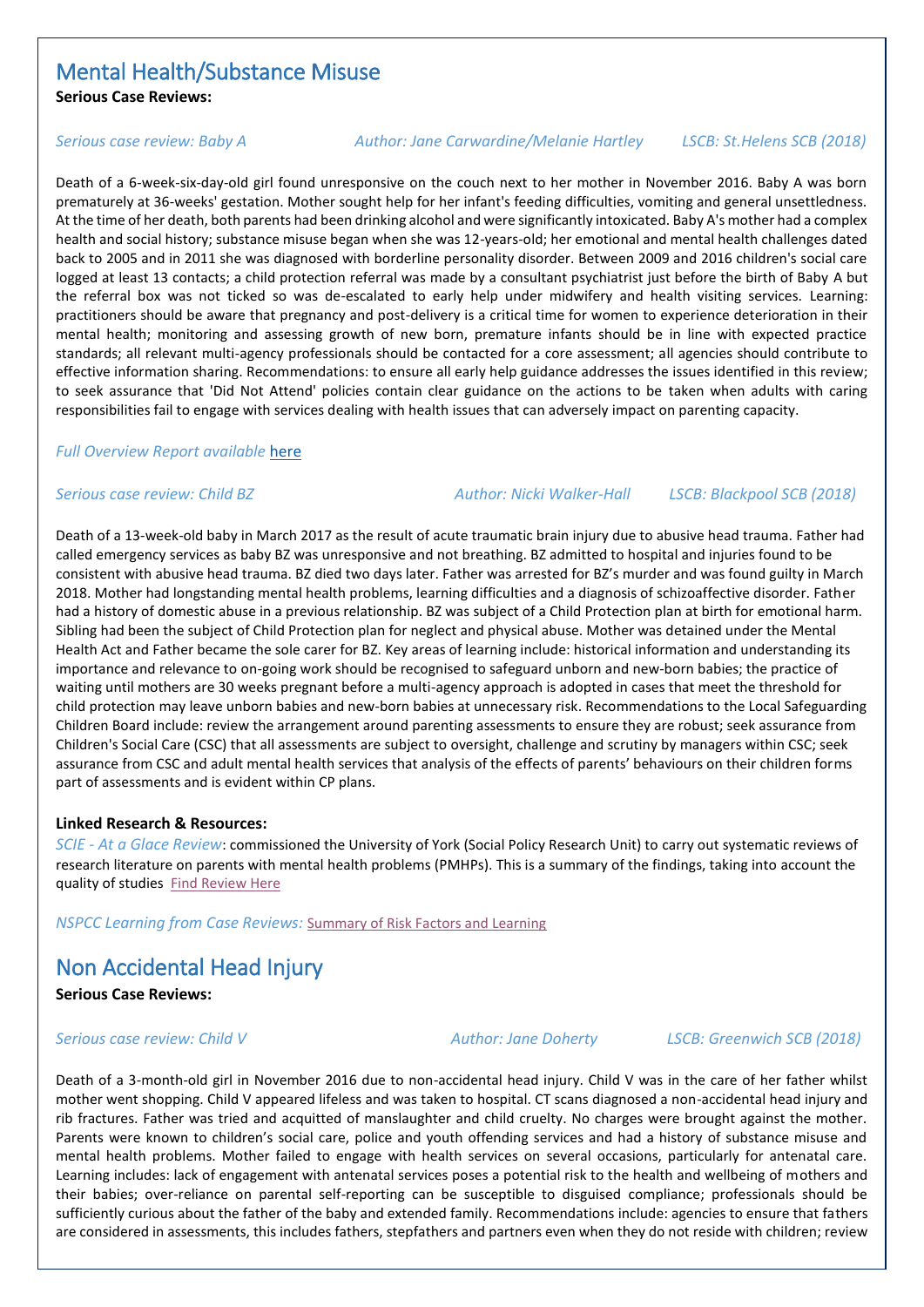the multi agency pre-birth protocol to ensure it provides clarity on best practice in cases where women do not access antenatal care; review training programme to ensure that staff are aware of the risks associated with over reliance on self-reported information, lack of engagement and disguised compliance when working with families, including work with fathers.

#### *Full Overview Report available* [here](http://library.nspcc.org.uk/HeritageScripts/Hapi.dll/filetransfer/2018GreenwichChildVOverview.pdf?filename=AA58F75CEDE68892A73FB681FE246B8371684F102152F0AA780A14959D3BCE5767137B3B2A935011CBAEC3068664FF681AA6D2524E357BAB96C006752CCD756759AD77BD1E389823A55CFAAE74B2EE64F46C611AD1724BE1AC50776135EBAAAFFECACF7BE12267F62FA6288F5DEC3FE4702BE667F9BB3CF94EF5D94AE571683529018F3A294657DF0ECDF83322A1E5EE1B3E1F971609590A&DataSetName=LIVEDATA)

#### *Serious case review: Child BY Author: Clare Hyde LSCB[: Blackpool SCB](https://library.nspcc.org.uk/HeritageScripts/Hapi.dll/search2?SearchTerm=NORFOLK+SAFEGUARDING+CHILDREN+BOARD&Fields=P&Media=%23&Dispfmt=B&SearchPrecision=10&DataSetName=LIVEDATA) (2018)*

Serious head injuries which were potentially non-accidental to a 3-month-old child in January 2017. Child BY is a twin, born prematurely at 35 weeks' gestation, discharged from hospital into a family with co-existing domestic abuse, mental illness and substance misuse and where father had just lost his brother. Family known to Child Protection Services for two older siblings; the twins were subject to Child Protection Plans at birth; various risk assessments were carried over a two year period. Family is White British. Issues identified include: the need to consider mother's full history and understand the impact of trauma, loss and ongoing abuse and coercion; severe risk of harm is most likely where there is an absence of protective factors; the need to consider male perpetrators in assessments and address or recognise their behaviour and accountability for it. Learning arising: to consider the approach to domestic abuse cases where the victim expresses a wish for the relationship to continue and how this impacts on the children; to ensure that practice and supervision are influenced by an understanding of the long term impact of unresolved childhood trauma, loss and abuse and serious and chronic domestic abuse and coercion on parenting capacity; to consider how agencies currently respond to families where neglect may co-exist with domestic abuse and that neglect is responded to as a safeguarding issue and not solely as a symptom of domestic abuse.

#### *Full Overview Report available* [here](http://library.nspcc.org.uk/HeritageScripts/Hapi.dll/filetransfer/2018BlackpoolChildBYOverview.pdf?filename=AA58F75CEDE68892A73FB681FE246B8371684F102152F0AA780A14959D3BCE5767137B3B2A935011CBAEC3068664FF681AA6D2524E357BAB96C006752CCD756759AD77BD1E389823A55CFAAE74B2EE64F46C611AD1724BE1AC50776135EBAAAFFECACF7BE12779F229A32F8951E83FE4702BE673EF822FEE4AEAD558BC2F7C37DA735831D7CB136F9800AC36606CB11FC56D0814EDB5553B80&DataSetName=LIVEDATA)

#### **Linked Research & Resources:**

*Multi Agency Guidance for injuries to non-mobile babies*: available [here](http://sites.southglos.gov.uk/safeguarding/wp-content/uploads/sites/221/2015/05/Non-Mobile-Baby-Injury-Policy-2018-FINAL.pdf) and Blue spots advice sheet availabl[e here](http://sites.southglos.gov.uk/safeguarding/wp-content/uploads/sites/221/2019/01/Blue-Spot-Marks-advice-sheet.pdf)

## **Neglect Serious Case Reviews:**

#### *Serious case review report in respect of: Child G Author[: Sue Gregory](https://library.nspcc.org.uk/HeritageScripts/Hapi.dll/search2?SearchTerm=KEVIN+BALL&Fields=A&Media=%23&Dispfmt=B&SearchPrecision=10&DataSetName=LIVEDATA) LSCB: [Lincolnshire LSCB](https://library.nspcc.org.uk/HeritageScripts/Hapi.dll/search2?SearchTerm=LUTON+LOCAL+SAFEGUARDING+CHILDREN+BOARD&Fields=P&Media=%23&Dispfmt=B&SearchPrecision=10&DataSetName=LIVEDATA) (Dec 2018)*

Neglect of four siblings over a period of several years. Matthew admitted to hospital with a non-accidental head injury in November 2016, diagnosed as a fractured skull. Lincolnshire police investigated but case has now closed. Mother known to children's social care since 1997. Mother had a history of heroin use and offending behaviour. Several referrals to Children's Social Care from 2006-2013 related to parental drug misuse and family violence. Catherine taken to A&E for bumps and bruises believed to be related to poor parental supervision. Concerns about mother's heroin use whilst pregnant with Andrew. Twins born prematurely and diagnosed with Neo Natal Abstinence Syndrome. All siblings subject of child protection plans, stepped down to Children in Need in June 2016. Learning includes: when professionals do not have an understanding of the family history, relationships and functioning it is difficult to have a clear picture about what daily life is like for the children; significant decisions should be informed through key assessments being completed, including pre-birth parenting assessment and risk assessments. Recommendations include: seek assurance that the model used in assessing risk within conferences is being used effectively; seek assurance in the practice of Independent Child Protection Chairs and their management of conferences; consider establishing a practice by which CP plans should not be removed at the first review unless there are evidenced circumstances; seek assurance that the professional resolution and escalation procedure is understood and effectively applied in all partner organisations.

### *Full Overview Report available* [here](https://www.lincolnshire.gov.uk/lscb/the-lscb/serious-case-review/124646.article)

### *Serious case review: Rosie Author: Catherine Powell LSCB: Bedford Borough SCB (Oct 2018)*

Life threatening and life changing neglect of a 3-year-6-month-old girl in September 2017. Rosie suffered neglect within her home environment by both biological parents and required emergency admission to a hospital children's ward with on-going specialist care. Rosie was found to be malnourished, unkempt, in poor physical health, socially isolated and developmentally delayed. Family was known to universal health services and receiving care from GP, health visiting and maternity services. Father was known to police relating to domestic abuse against a previous partner and substance misuse services. Evidence to suggest that both parents have learning difficulties. Rosie is White British. Learning includes: children who are suffering from neglect (and other forms of child maltreatment) may be 'hidden in plain sight'; pre-birth planning and assessments offer early help and support to vulnerable parents and ensure the future safety and well-being of the unborn child; more needs to be done to promote collegiate working,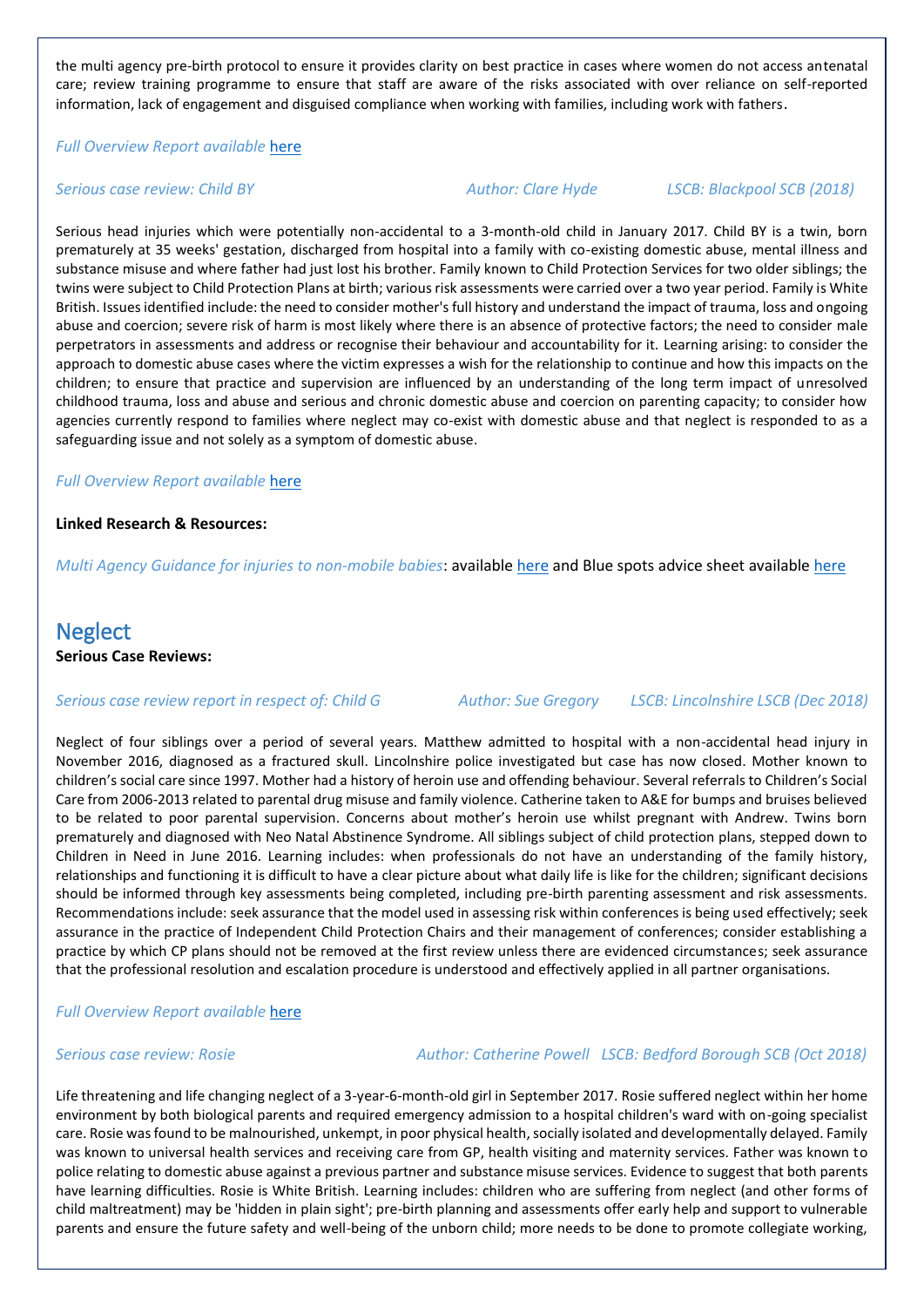respect and mutual understanding of others' roles and responsibilities, including the limitations in practice; all those delivering care to children, young people and their families must have the relevant competencies to do so. Recommendations include: seek assurances that practitioners are asking parents/carers why young children are not accessing early years' provision; ensure that practitioners delivering care to children, young people and their families have achieved, as a minimum, the competencies set out in the relevant professional guidance, including oversight from an appropriately qualified professional.

#### *Full Overview Report available* [here](http://library.nspcc.org.uk/HeritageScripts/Hapi.dll/filetransfer/2018BedfordRosieOverview.pdf?filename=AA58F75CEDE68892A73FB681FE246B8371684F102152F0AA780A14959D3BCE5767137B3B2A935011CBAEC3068664FF681AA6D2524E357BAB96C006752CCD756759AD77BD1E389823A55CFAAE74B2EE64F46C611AD1724BE1AC50776135EBAAAFFECACF7BE12770F72CA72D826CEB0FE57C08F454C4BB30EE4FB2CC59AD2D01D5EE6578495053752A92FF89D7583A4AF612FF402FAD&DataSetName=LIVEDATA)

#### *Serious Case Review: Madison Author[: Peter](https://library.nspcc.org.uk/HeritageScripts/Hapi.dll/search2?SearchTerm=HAYLEY+FRAME&Fields=A&Media=%23&Dispfmt=B&SearchPrecision=10&DataSetName=LIVEDATA) Maddocks LSCB[: Nottinghamshire SCB](https://library.nspcc.org.uk/HeritageScripts/Hapi.dll/search2?SearchTerm=NOTTINGHAMSHIRE+SAFEGUARDING+CHILDREN+BOARD&Fields=P&Media=%23&Dispfmt=B&SearchPrecision=10&DataSetName=LIVEDATA) (Feb 2018)*

Disclosure of abuse and asking to be taken into care by 16-year-old female child, who had been living with her mother, stepfather and half siblings in March 2016. Extensive contact with various services during much of Madison's childhood for slow physical growth and speech development; records describe hair pulling, faltering growth and frequent absences from school and minor or unexplained injuries, looking underweight and frequently hungry. Her birth father died of a heart attack when Madison was an infant. Mother disclosed to GP that she did not love Madison. Children's social care were involved over a period of years identifying Madison as a child in need; section 47 enquiries were undertaken. In February 2016, the school nurse received a chronology of extensive child protection concerns from March 2003 to February 2016. Madison was taken into foster care in March 2016. Learning includes: the need to distinguish between behaviour that might indicate cruel rather than neglectful care; children more readily disclose information to adults such as teachers or health practitioners with whom they can trust; professionals must be aware and sceptical about how parents may seek to influence how information is processed; recognition and response to self-harm. Recommendations to the LSCB: to ensure the voice of the child is sought by professionals to appropriately inform judgements and decision making during enquiries and assessments; to ensure that chronologies are appropriately collated and analysed to inform judgements and decision making when concerns are raised in regard to child abuse.

#### *Full Overview Report available* [here](http://library.nspcc.org.uk/HeritageScripts/Hapi.dll/filetransfer/2018NottinghamshireMadisonOverview.pdf?filename=AA58F75CEDE68892A73FB681FE246B8371684F102152F0AA780A14959D3BCE5767137B3B2A935011CBAEC3068664FF681AA6D2524E357BAB96C006752CCD756759AD77BD1E389823A55CFAAE74B2EE64F46C611AD1724BE1AC50776135EBAAAFFECACF7BE12B7AE73EA1318156E511FF712EF054FBAC3DE24BF3D272BD647E25D539BB976096C150B19FEF70D3B6DE7CC8D8F8539F504F775C26888AA19F5F&DataSetName=LIVEDATA)

### *Serious case review: Child FD17 Authors: Glenys Johnston LSCB: Derby City SCB (2018)*

Serious injury of a 9-year-old child in October 2016 from burns caused by a scalding hot bath. Both parents were charged with neglect and were given suspended sentences. Family, which consisted of mother, father and 6 siblings, was of Roma heritage and moved from Slovakia to the UK in 2015. Family was known to health visitors, police, schools, fire service, children's services, housing services and doctors. Parents intermittently engaged with professionals but on occasions children were not taken to health appointments. Younger children were often left home alone with older siblings. Children were often absent from school and showed challenging behaviour. Following this incident concerns were also raised about the care of the youngest sibling who showed signs of significant neglect and all the children were placed in foster care. The children have since returned to Slovakia to live with their grandparents. Learning includes: the importance of obtaining a family history when a family moves to a new country and concerns are raised; importance of being able to communicate with families without sufficient interpreting services. Recommendations include: all agencies should ensure that their staff understand the impact of culture, race, and heritage when identifying neglect and they should not condone practices and beliefs that are not in accordance with practice in England.

### *Full Overview Report available* [here](http://library.nspcc.org.uk/HeritageScripts/Hapi.dll/filetransfer/2018DerbyFD17Overview.pdf?filename=AA58F75CEDE68892A73FB681FE246B8371684F102152F0AA780A14959D3BCE5767137B3B2A935011CBAEC3068664FF681AA6D2524E357BAB96C006752CCD756759AD77BD1E389823A55CFAAE74B2EE64F46C611AD1724BE1AC50776135EBAAAFFECACF7BE12170E128B119A20FB333FA7C35F458D3BA77FB5CFA2F42ACD135E74C1C280FD600F7783020D2A16C8DF0B6B528&DataSetName=LIVEDATA)

*Serious case review: Child N1 Authors: Valerie Charles LSCB: [Manchester](https://library.nspcc.org.uk/HeritageScripts/Hapi.dll/search2?SearchTerm=OXFORDSHIRE+SAFEGUARDING+CHILDREN+BOARD&Fields=P&Media=%23&Dispfmt=B&SearchPrecision=10&DataSetName=LIVEDATA) SCB (Nov 2018)*

Death of a 3-year-old child in March 2017. Child N1 was found unresponsive in the bath; cause of death unascertained. Mother was convicted of two counts of neglect. Child N1 was an only child. Mother had a history of mental health problems and there were incidents of domestic abuse. Family frequently moved between different areas. Mother's cultural and ethnic heritage is Pakistani English, father is Pakistani, and both are of Muslim faith. Mother left the father a number of times and stayed with her family, but felt pressured to return to father by her family. Learning includes: importance of ensuring that communication has been received and is being acted on and timely transfer of records, particularly in cases where families are moving between areas; ensure the perspective and the daily lived experience of the children is the primary focus of professional intervention; importance of gaining the involvement and perspective of fathers to inform assessment and intervention; importance of routinely recording that there has been consideration of the need to make a safeguarding referral; importance of communication and information sharing between agencies and across areas when working with mobile families. Recommendations: to ensure that where enquiries are being made under section 47 of the Children Act 1989, all relevant agencies are involved in strategy meetings or discussions to share and evaluate information, and plan the work.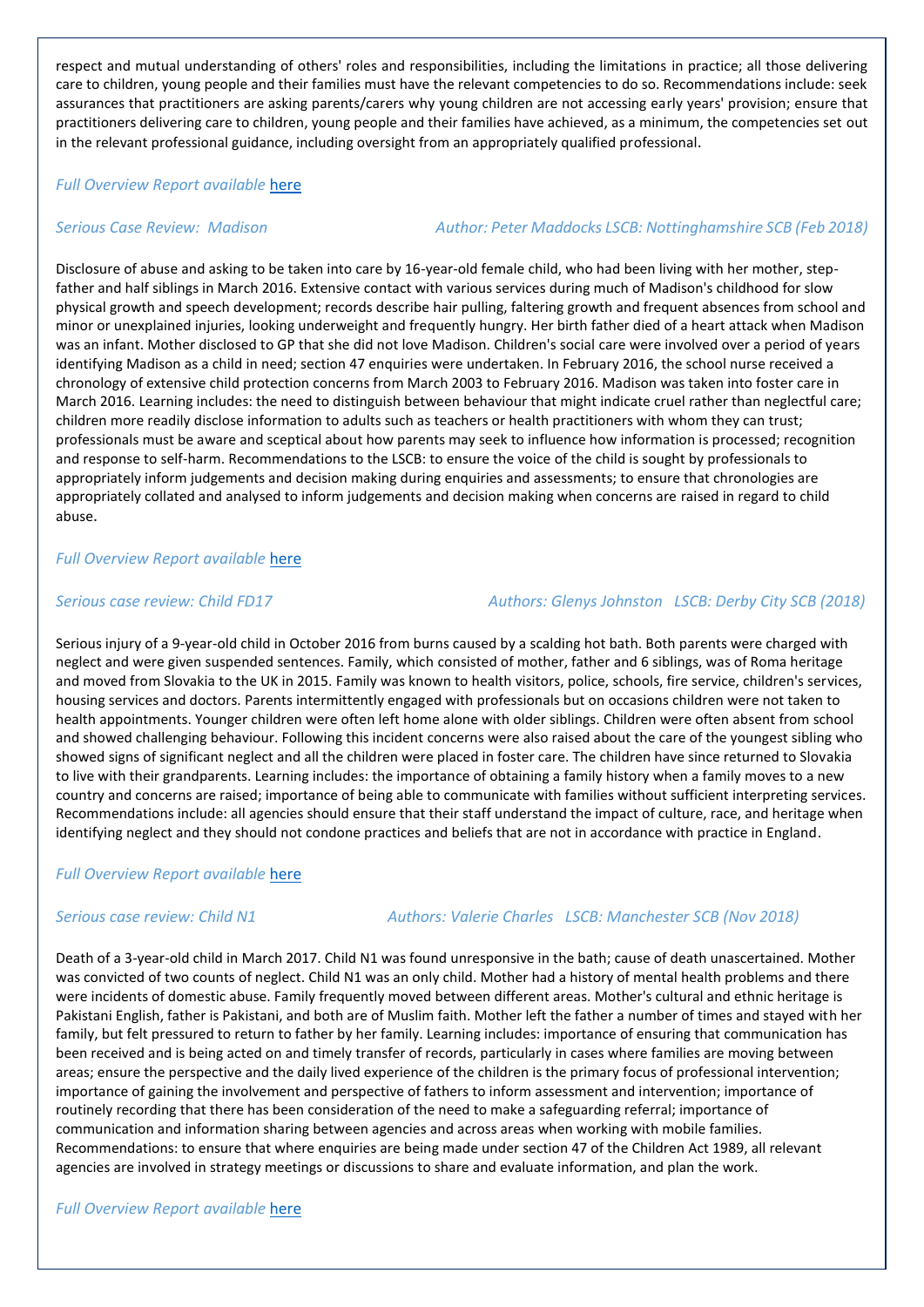### **Linked Research & Resources:**

*Joint targeted area inspections to focus on children living with neglect: Overview of findings [available here](https://assets.publishing.service.gov.uk/government/uploads/system/uploads/attachment_data/file/722740/Older_children_neglect_FINAL_060718.pdf)* 

*South Gloucestershire Neglect Toolkit:* Available [here](http://sites.southglos.gov.uk/safeguarding/wp-content/uploads/sites/221/2015/05/Neglect-Toolkit-2018.pdf)

*Neglect Mapping Resource.* Research in Practice has produced a Mapping Resource bringing together a selection of Research in Practice resources to help the sector build evidence-informed learning and development pathways in relation to child neglect. View the [Mapping Resource](https://www.rip.org.uk/resources/publications/delivery-programme/neglect-mapping-resource-open-access/?utm_source=Non-Partner+e-bulletin&utm_campaign=b3632921c4-Non_Partner_ebulletin_April_2017&utm_medium=email&utm_term=0_4146f9bdbb-b3632921c4-38064801)

## Sexual Abuse

**Serious Case Reviews:**

Significant neglect and sexual abuse of three children over a 15-year-period, resulting in care proceedings for the youngest and middle child in 2017. Referrals were first made to children's social care in 2003 regarding neglect; formal investigations of sexual abuse began with a disclosure by the oldest child in 2017. Parents had been offered help from multiple agencies over a number of years which they declined. History of poor school attendance and missed health appointments. The youngest child has a diagnosed learning need and behaved in ways that were indicative of sexual abuse; this was not fully investigated as the mother did not to give consent for the child to be interviewed. The older two children also made allegations of sexual abuse that were not investigated fully. Key issues and learning focus on: the long-term impact of chronic neglect; vulnerabilities of children with additional needs; safeguarding practice in the schools; school attendance; engagement of parents presenting as hostile; and professional differences. Recommendations include: frontline practitioners working with children and families from all agencies should be trained to work with families who display aggressive and evasive behaviour; child protection supervision for all cases where children are the subjects of Child Protection Plans or Child in Need plans must be a priority for all agencies; family support advisors should keep professional records of their involvement with families.

#### *Full Overview Report available* [here](http://library.nspcc.org.uk/HeritageScripts/Hapi.dll/filetransfer/2018SomersetFamilyAOverview.pdf?filename=AA58F75CEDE68892A73FB681FE246B8371684F102152F0AA780A14959D3BCE5767137B3B2A935011CBAEC3068664FF681AA6D2524E357BAB96C006752CCD756759AD77BD1E389823A55CFAAE74B2EE64F46C611AD1724BE1AC50776135EBAAAFFECACF7BE1367AFE2FBA2C834AC21DE1702BFB70F9BB3CF94EF5D94AE5716835C3AED821294657DF06C133E01D21396FCFF63BE2928E6FC9&DataSetName=LIVEDATA)

**Linked Research & Resources:** *Training in South Gloucestershire:* Detail[s here](https://learning.southglos.gov.uk/courses/bookings/default.asp?ds=1&keyword=sexual)

## Sexually Harmful Behaviour

**Serious Case Reviews:**

*Serious Case Review: Peter 17 years: John 15 years: Tom 11 years: Christopher 9 years*

#### *Author: [Mark](https://library.nspcc.org.uk/HeritageScripts/Hapi.dll/search2?SearchTerm=KEVIN+HARRINGTON&Fields=A&Media=%23&Dispfmt=B&SearchPrecision=10&DataSetName=LIVEDATA) Dalton LSCB[: Dudley SCB](https://library.nspcc.org.uk/HeritageScripts/Hapi.dll/search2?SearchTerm=OXFORDSHIRE+SAFEGUARDING+CHILDREN+BOARD&Fields=P&Media=%23&Dispfmt=B&SearchPrecision=10&DataSetName=LIVEDATA) (2018)*

Concerns sexually harmful behaviour between three adolescent males aged 17, 15 and 11-years and the sexual abuse of a 9-yearold boy placed together in local authority foster care. The four young people shared some characteristics in terms of exposure to inappropriate sexual behaviour, neglectful parenting and, with one exception, several changes of placement. The foster home was approved for two children, or three if siblings, and males only. Success with John had led to overconfidence by social workers in the ability of the foster carers to prevent abusive behaviour occurring within the home. Approvals for the placement were obtained retrospectively, with little or no evidence of management oversight or challenge. Learning: none of the children, apart from Tom , received the necessary therapeutic support to enable them to adjust to foster care; there was a need to address their psychological and emotional problems not just physical needs; there was drift and delay in enacting decisions taken at Looked After Child reviews; the local authority did not have sufficient carers to provide suitable placements; the impact on the foster carers discovering sexual abuse should not be underestimated; important to understand barriers to using formal procedures for escalating concerns; social workers were under extreme pressure with an unstable workforce with high caseloads. Recommendations to the LSCB include: Children's Services must ensure that the procedure on variations and exemptions to usual fostering limits is adhered to; ensure compliance with placement procedures with placement planning meetings taking place prior to placement; to review the current provision for young people who display sexually harmful behaviour

#### *Full Overview Report available* [here](http://library.nspcc.org.uk/HeritageScripts/Hapi.dll/filetransfer/2018DudleyChildPChildJChildTAndChildCOverview.pdf?filename=AA58F75CEDE68892A73FB681FE246B8371684F102152F0AA780A14959D3BCE5767137B3B2A935011CBAEC3068664FF681AA6D2524E357BAB96C006752CCD756759AD77BD1E389823A55CFAAE74B2EE64F46C611AD1724BE1AC50776135EBAAAFFECACF7BE12160F726AD26A556ED10E84904EA58DAA913C850F5D0599F406237FF34A5D574B1E8E9BDBC14200231B0BF94452FF9B8513E284AC90791827E12DEF75F463B6E94F9BA579B&DataSetName=LIVEDATA)

**Linked Research & Resources:**

*South Gloucestershire Guidance:* find a cop[y here](http://sites.southglos.gov.uk/safeguarding/wp-content/uploads/sites/221/2017/06/HarmfulSexualBehaviourSGJune17.pdf)

#### *Serious case review Family A Author: [Mark](https://library.nspcc.org.uk/HeritageScripts/Hapi.dll/search2?SearchTerm=ALAN+BEDFORD&Fields=A&Media=%23&Dispfmt=B&SearchPrecision=10&DataSetName=LIVEDATA) Dalton LSCB: Somerset SCB (2018)*